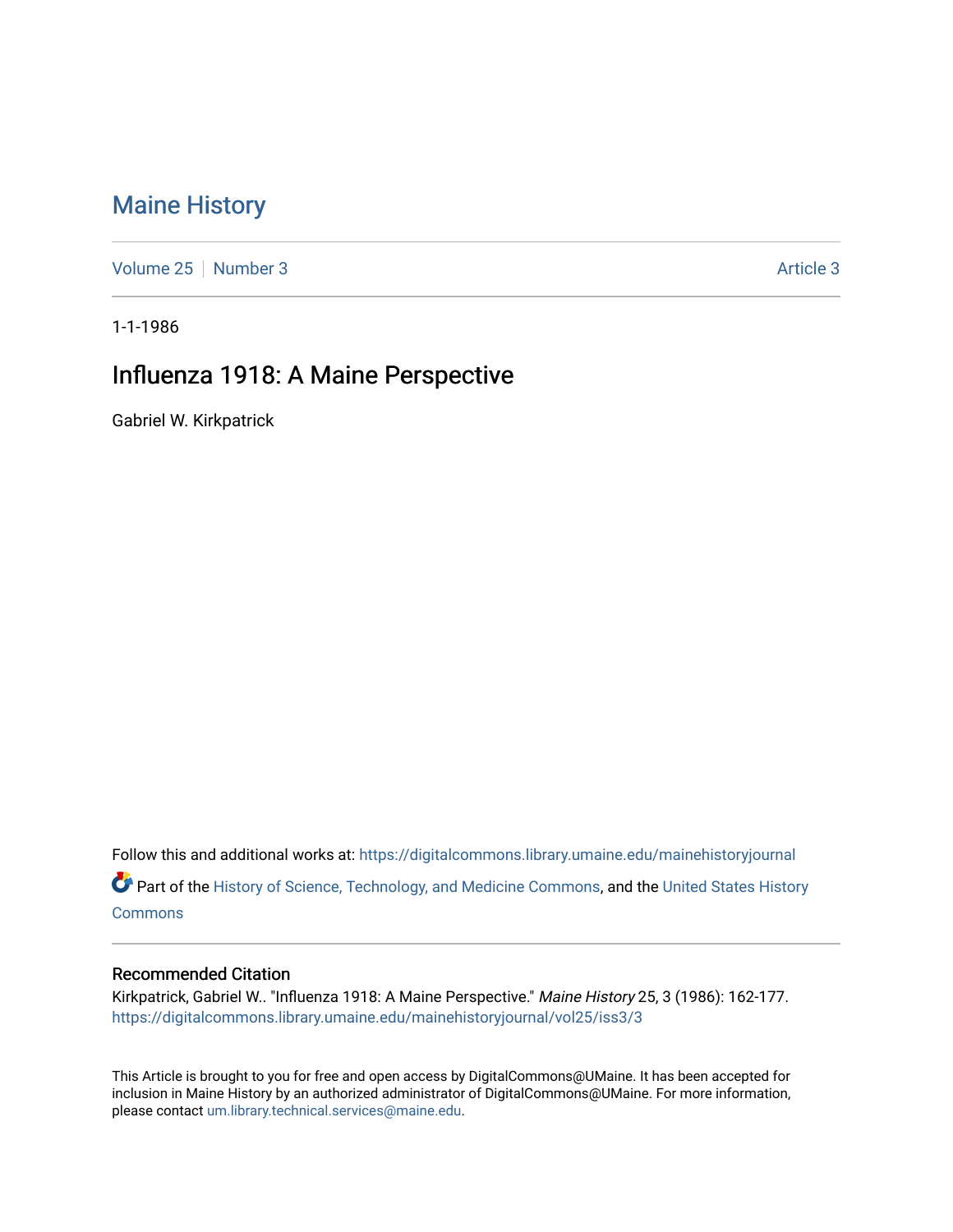### INFLUENZA 1918: A MAINE PERSPECTIVE

On Friday, September 27, 1918, the following headline appeared in the Portland *Eastern Argus:*

> Maine Having Its Share of Sorrow Many Influenza Victims Are Boys From This Locality1

The column beneath reported the deaths of several Portland area soldiers at Fort Devens, Massachusetts, where an influenza epidemic had been raging for more than a month. The headline, in a sense, heralded the arrival of the disease in Maine, for within a week reports of illness among soldiers on leave from Fort Devens began to appear in neighborhood columns, along with announcements of the first local victims. Clearly, Maine, as elsewhere in the nation and the world, was in the grip of the worst pandemic the world has ever seen.2

The disease, which first appeared in the United States in thespringof 1918, followed an erratic course. Showing up here and there in mild form during the summer, it seemed to disappear for a few weeks, only to break out again in widely separated places. There were a number of deaths, but nothing to cause alarm or herald the scourge to come. By far the worst wave of the epidemic appeared in late August at Fort Devens, and almost simultaneously in faraway Sierra Leone.3 Within a few weeks the disease, killing thousands every day, had circled the globe.

Influenza in various forms is a frequent visitor everywhere, especially during the winter months. The invasion is usually mild, but occasionally a new strain or hybrid form of an old strain will spread with terrible effect, particularly among the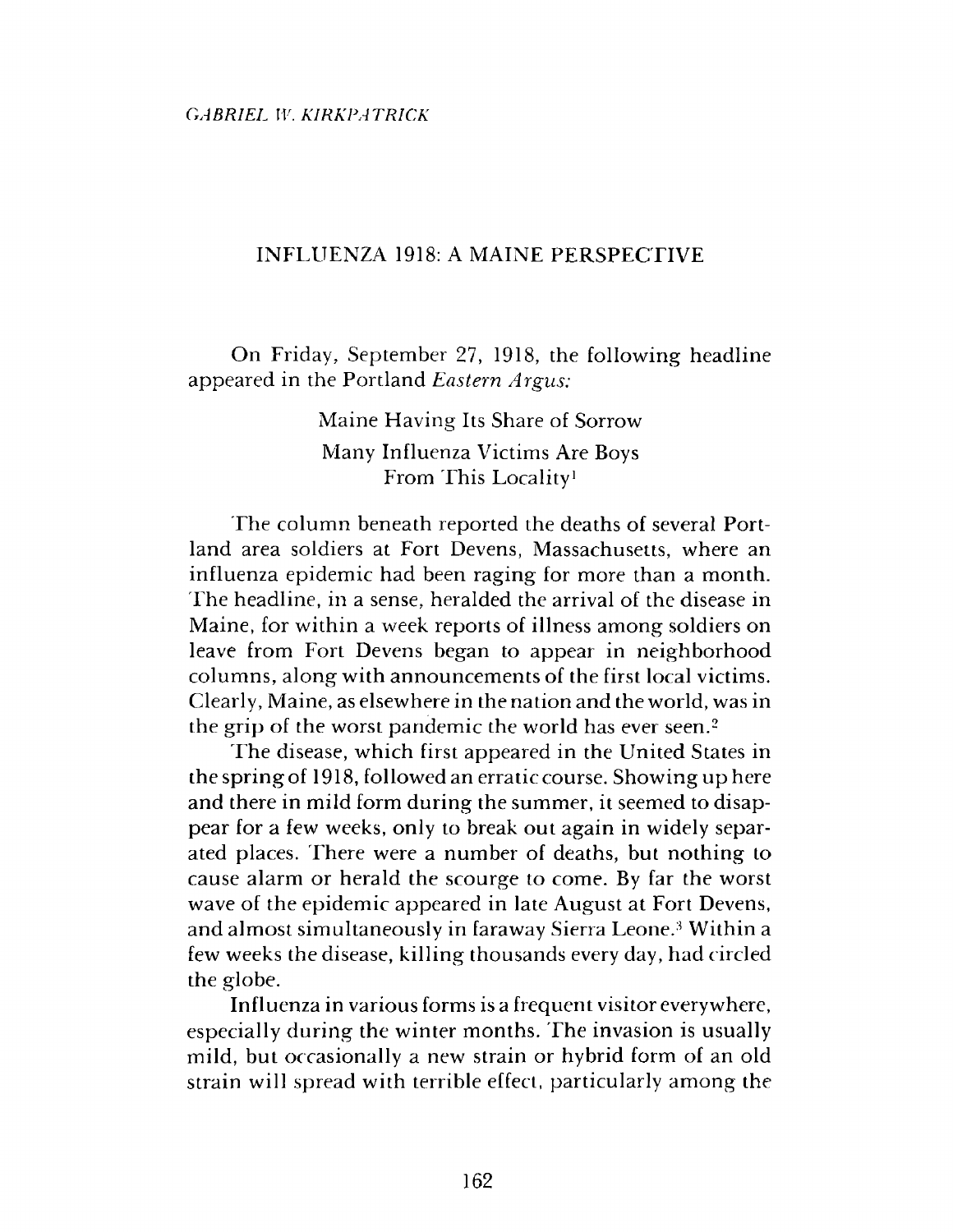

1 he 1918 Spanish flu epidemic, the worst in human history, spread rapidly through the trenches during World War I and was carried to the United States by soldiers returning home in the fall of 1918. Maine's first cases were reported among soldiers who had been stationed at Fort Devens, Massachusetts. Courtesy Fogler Library, UMO.

elderly and those with chronic diseases. Today physicians may divert such onslaughts with vaccines and fight the pneumonia that accompanies influenza with antibiotics, but in 1918 physicians had neither.4

During the first few weeks of the epidemic, in fact, physicians were hard pressed to diagnose the disease. The symptoms were often contradictory, and doctors occasionally treated cases as distinct and unrelated diseases. Although it was soon all too clear that the epidemic was influenza, the exact nature of the virus remained a mystery. In 1890 German scientist Richard Pfeiffer had isolated *bacillus influenzae,* or "Pfeiffer's *bacillus,"* as the cause of an epidemic that occurred during the previous year. But in 1918 no bacteriologist could find Pfeiffer's *bacillus* in the lungs of flu victims.5 This, they concluded, had to be a new strain which, accompanied by virulent pneumonia, killed not only the elderly but thousands in the prime of life.

Military camps, with their overcrowded and often unsanitary conditions and poor ventilation, were perfect hosts for the virus. The world was at war and all the avenues that war provides for the spread of disease were open. Before it was over,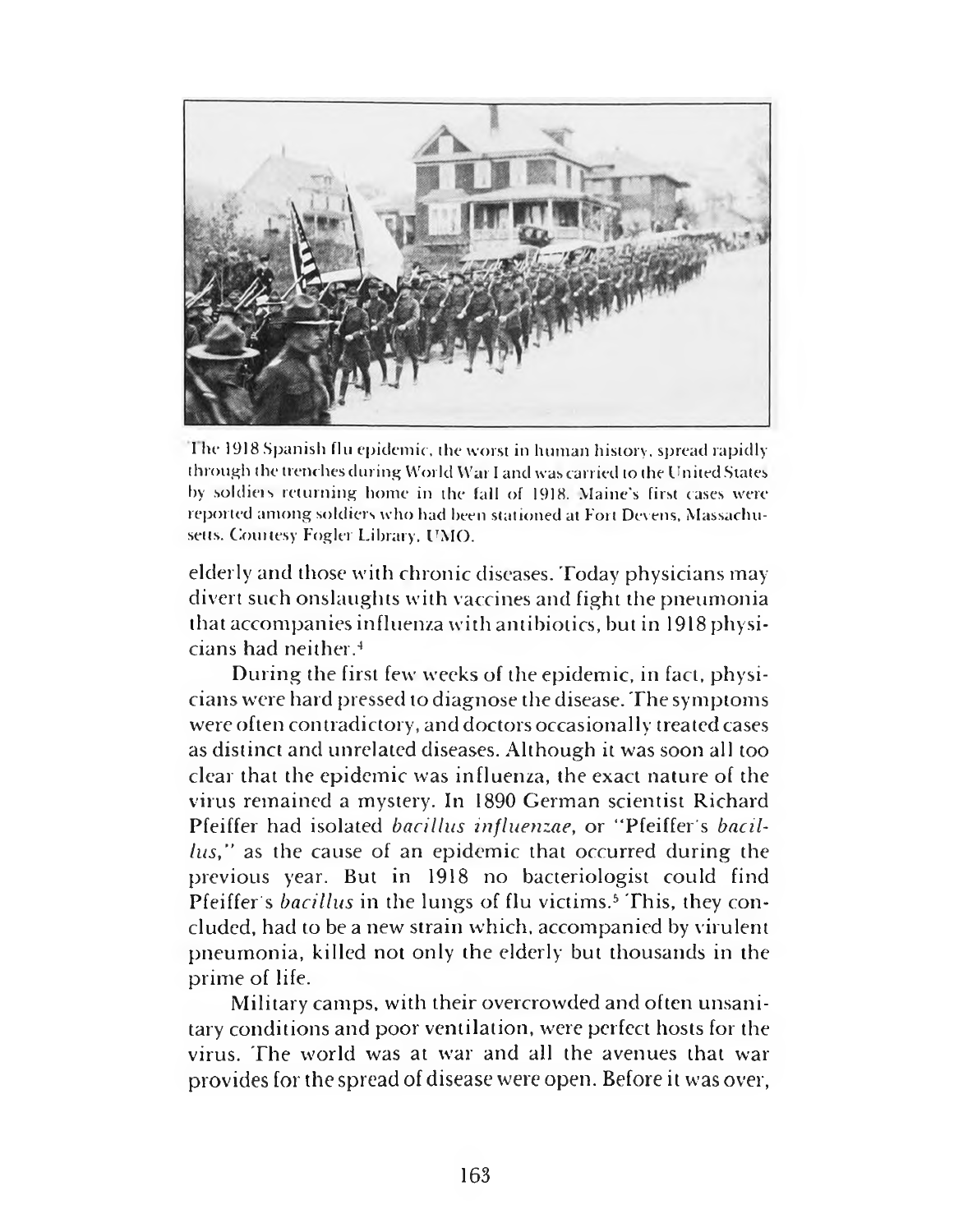#### INFLUKNZA 1918

the epidemic had killed more than 21 million people worldwide; perhaps more than a billion actually contracted the disease.6 Not since the Black Death of the fourteenth century had anything similar occurred. Neither the medical profession nor military or civil authorities were prepared for a disaster of this magnitude.

 $\mathbf M$ aine, as a rural state relatively distant from large centers of population, heavy industry, and military activity, escaped the first weeks of contagion. In other ways, too, Maine was spared the full impact of the epidemic. In large cities like Philadelphia, people died in such numbers that coffins could not be made quickly enough to bury them.7 Bodies accumulated in makeshift morgues while beleagured undertakers labored to provide funerals and prepare space for burial. Civil authorities in Maine did not face the difficulty of providing for the sheer numbers of sick and helpless people who had to be cared for in more populous areas. Nor did Maine face the problems caused by decimation of the work force, which in some states nearly halted industry.

But on a lesser scale, public health officials in Maine faced problems enough in passing and enforcing health ordinances, stemming the spread of the disease, and in finding care for families who were ravaged by it. Most town histories are silent about the epidemic that affected so many Maine families. The omission is unfortunate, for Maine's experience with the 1918 pandemic provides a poignant account of the social impact of unexpected and widespread trauma, of the drastic measures necessary to combat the disease, and of the everyday reactions to disrupting and disorganizing forces in the routine of early twentieth-century America.

Reports detailing the progress of influenza at Fort Devens and its spread to Boston and adjacent communities first appeared in Maine newspapers in early September. They were often accompanied by assurances that local threat was minimal. War news still claimed the front pages of the newspapers. As September advanced, however, more and more neighborhood columns included ominous reports of deaths among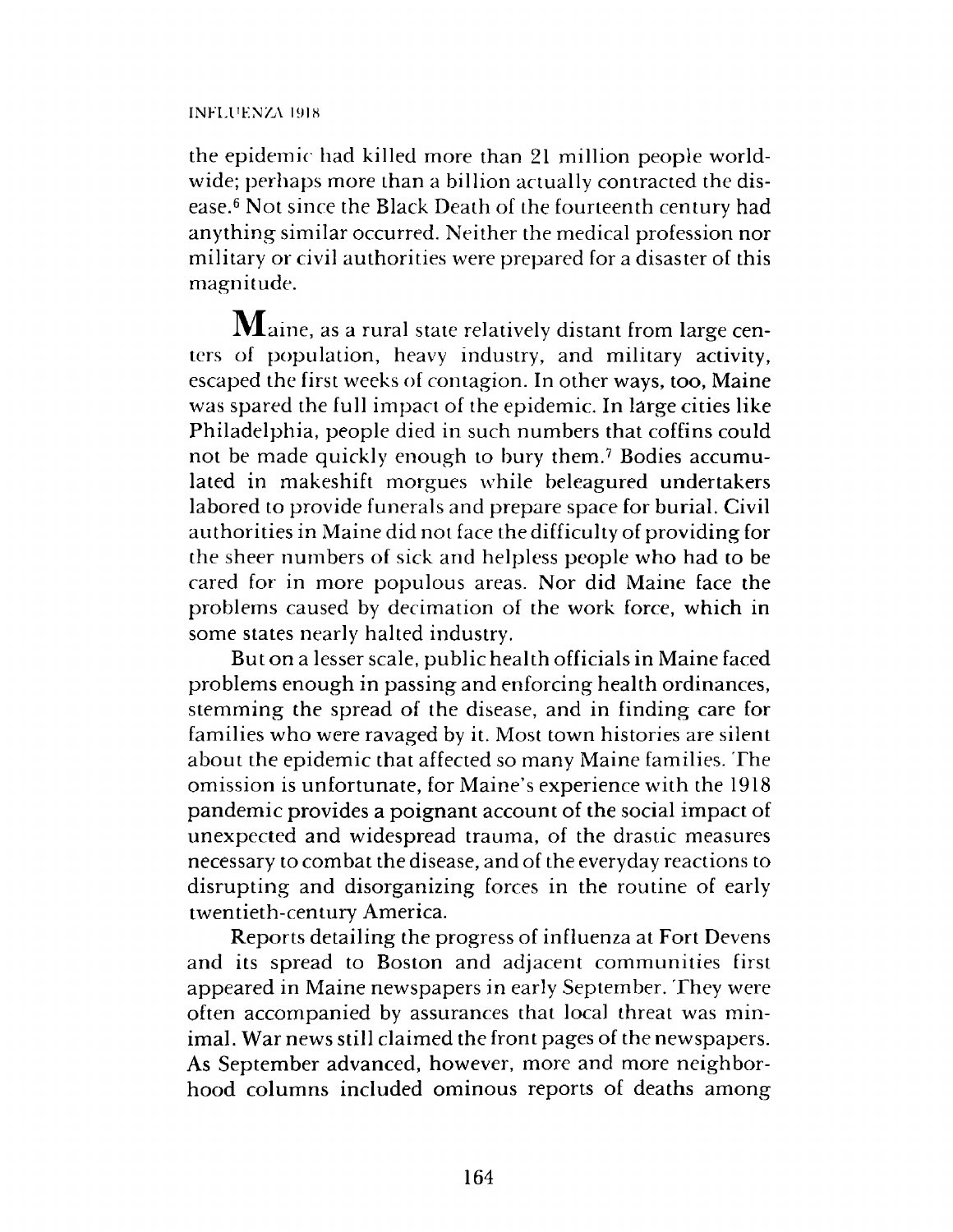Maine soldiers at Camp Devens. Typical of the headlines that appeared almost daily were those from Houlton and Orono on September Twenty-Third and Twenty-Seventh: "Two Local Boys Succumb to Influenza at Fort Devens"; "News of the death of Dunton Hamlin at Ft. Devens."8 Sometimes, as a Milo dateline announced, the victim survived: "The many friends of Stephen Young who had been critically ill with influenza and pneumonia at Camp Devens will be glad to know that he has been pronounced out of danger."9

By month's end, reports about victims at Fort Devens had given place to more immediate concerns. On September 28, Dr. Leverett D. Bristol, the health commissioner of Maine, followed the example of communities all over the country and shut down movie houses and theaters. Reluctant to close public schools, he left that decision to the discretion of local officials.<sup>10</sup> A reporter for the *Eastern Argus* announced optimistically on September 30 that Portland had experienced only a light outbreak of the disease. " Health officials have the situation well in hand." However, another report in the same issue of the paper declared that 837 cases had been reported to the city's Board of Health.11 All signs pointed to the presence of a major epidemic.

One by one, Maine towns issued ordinances closing public gathering places, theaters, and schools as the number of local cases increased. Portland's ordinance, issued by city Health Officer Thomas Tetreau, was typical; local newspapers announced that

After Saturday night, September 28, no assemblage or gathering shall be permitted or held in theaters, moving picture houses, or dance halls within the City of Portland, and no unnecessary assemblage or gathering of people shall be permitted to be held in said City. That after Friday night, September 27, the sessions of the public schools shall be discontinued.<sup>12</sup>

Portland's chief of police issued orders that the police ambulance would not respond to calls requesting transport of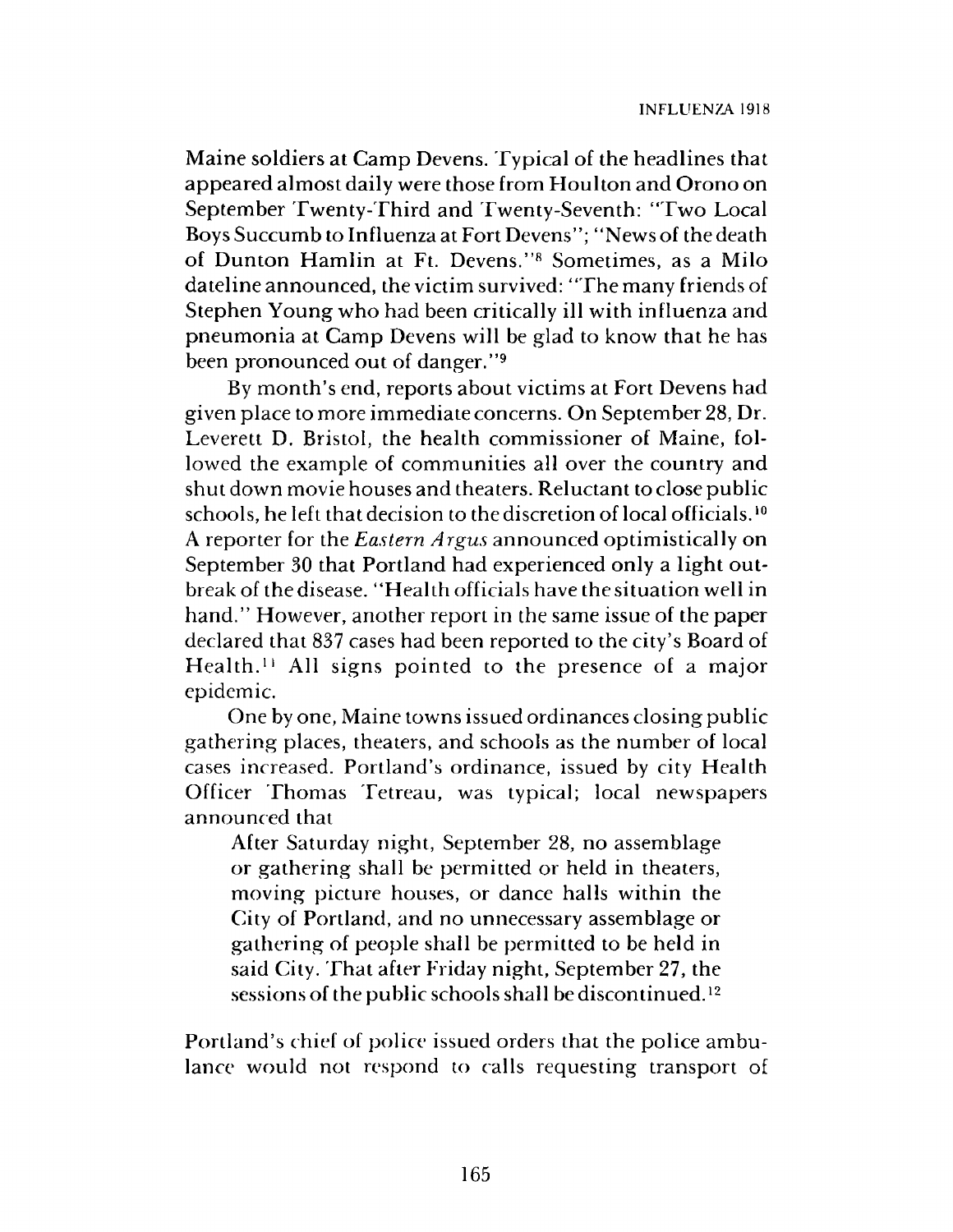

Maine newspapers daily reported a rising number of casualties. Above, a bulletin outside the *Press-Telegram* office in Portland reports a worldwide toll of (i million dead in three months. Maine Historical Society photo.

influenza victims. He further "stated that theanti-spitting laws would be strictly enforced."<sup>13</sup>

As the epidemic accelerated, so did attempts to retard it. Opening of schools not yet in session was deferred. Portland School of Fine Arts and Colby College kept doors closed. The Androscoggin County Fair, scheduled to open September 29 in Livermore Falls, was postponed.14 The Sagadahoc Agricultural and Horticultural Society dosed the Topsham Fair " for the first time since the society was incorporated in 1854." 15 Private schools closed September 30. Portland's Board of Health forbade the holding of funeral services in any public building. They had to be performed in private homes or in cemeteries.16 Closed spaces harbored germs and encouraged the spread of influenza virus. South Portland's Board of Health ordered eating establishments to place food in paper containers which could not be used again.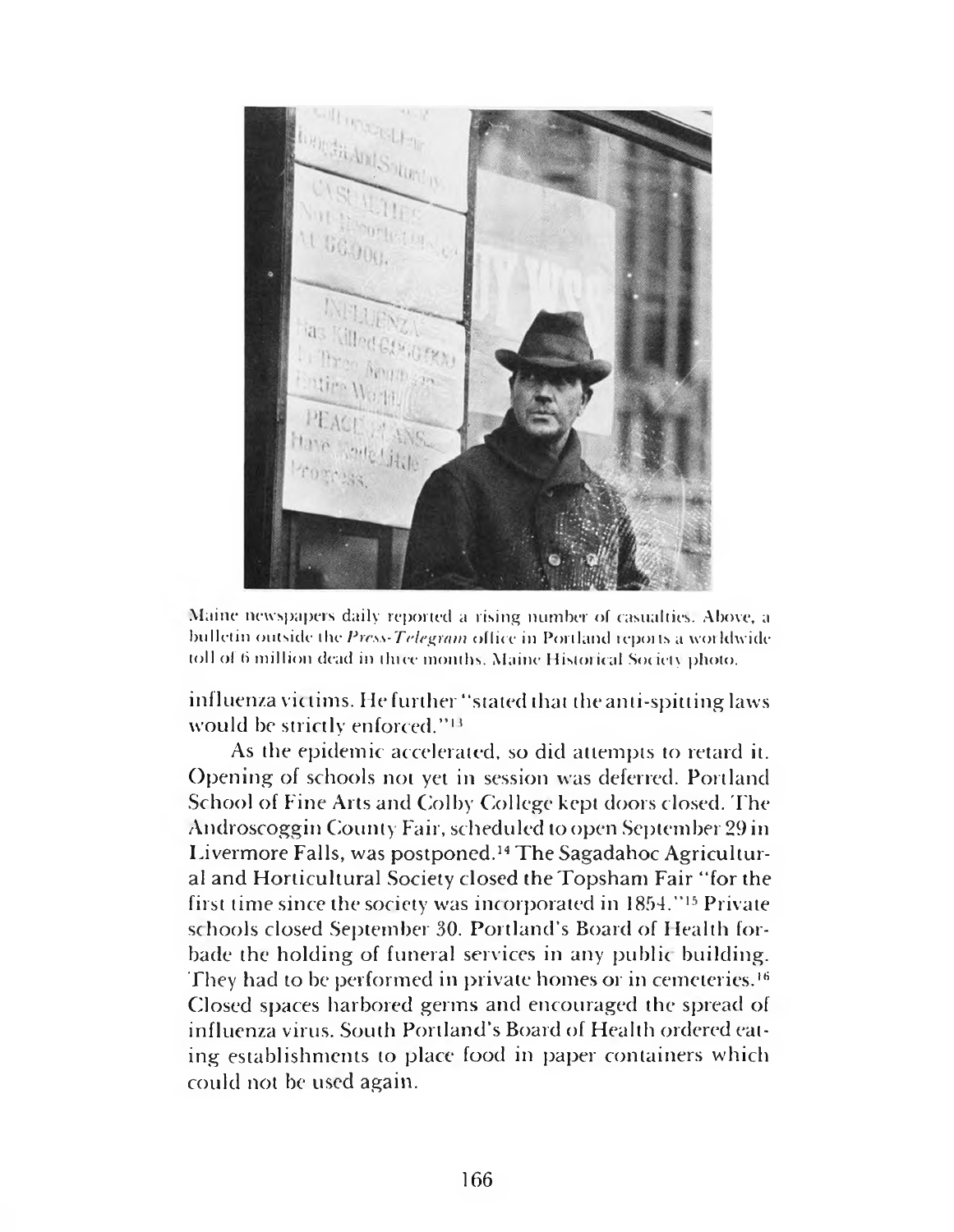The severity of the epidemic seemed to justify extreme measures. In mid-October Health Commissioner Bristol noted that the disease was "raging" as far east as Lubec and Eastport.17 The entire population of Swan's Island, including the doctor, was down with influenza. Bath reported 1,000 cases. Earlier, on October 4, churches had closed in Brunswick, Portland, and Bath; now the commissioner closed all churches in the state.18 To some, this seemed too drastic. Bishop Louis Walsh of Maine's Roman Catholic Diocese immediately asked that the ban on church services be lifted and declared that Bristol had "overstepped his statutory authority." Freedom of worship, Walsh pointed out, was "guaranteed by the Constitution." 19 Cautioning priests to explain influenza precautions to their congregations, the bishop ordered open-air masses, which resumed the following weekend. On October 23, the Reverend Joseph O. Casavant was found guilty and fined for holding masses at Notre Dame in Springvale. He appealed the conviction and the fine was revoked, but the court upheld the legality of the closing order.20

Local boards of health, like the state commissioner, made every effort to discourage public assemblages that would spread the disease. Many communities provided posters in English and French advising people to shun public gatherings, to get plenty of rest, and to eat nutritious meals. Nurses, doctors, and other attendants of the sick were urged to wear masks. A class for making masks of surgical dressings was held at Augusta City Hall. The masks consisted of seven thicknesses of gauze, eight inches long and five inches wide, soaked in antiseptic and allowed to dry.21

Newspaper editors compiled long lists of precautions for their readers. The *Lewiston Evening Journal* printed a typical admonition:

Don't travel in closed, crowded street cars when you can walk. Don't spit on floors, sidewalks, streets, or cars. Don't visit, or greet cordially, any persons showing symptoms of cold or grippe.22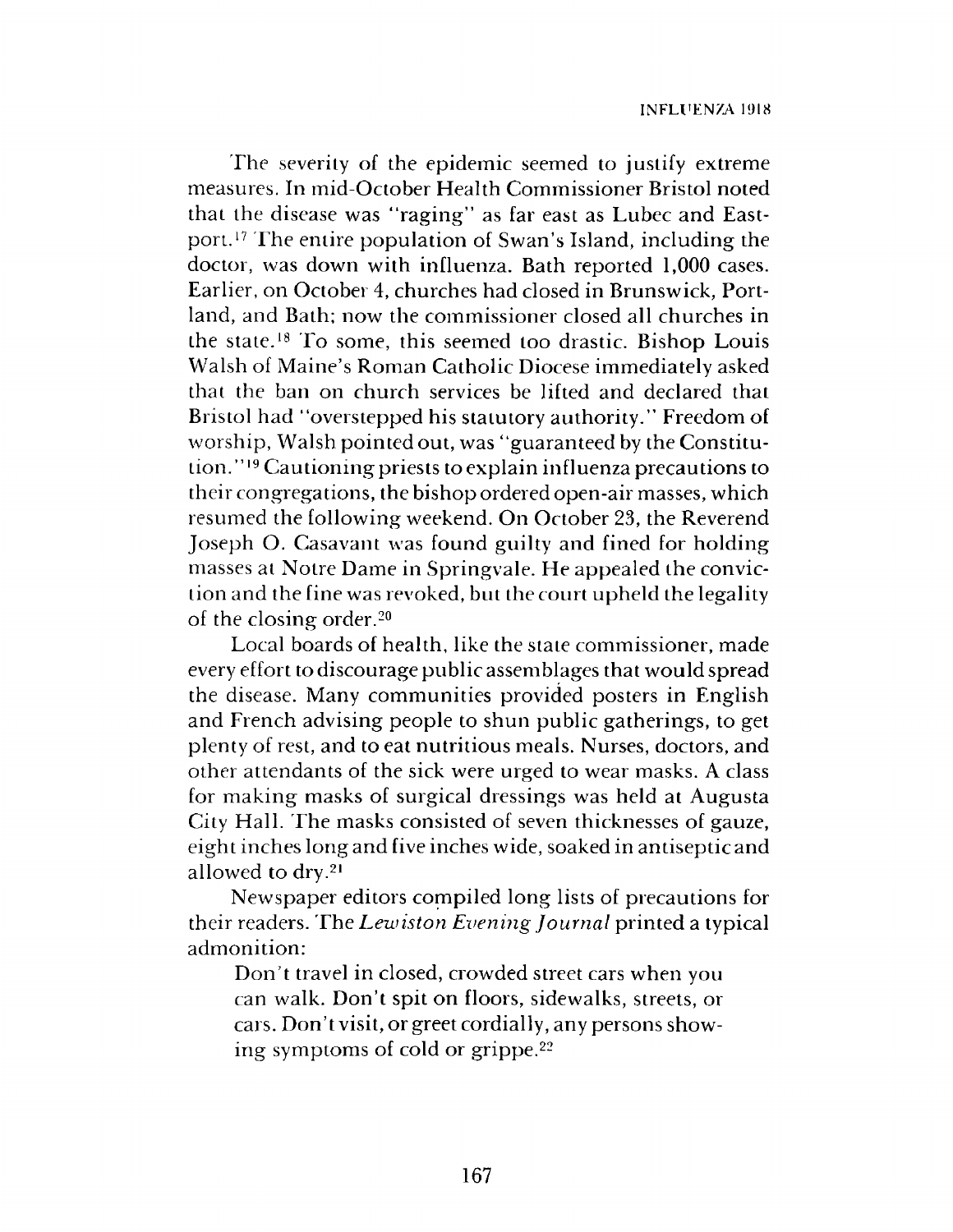An *Eastern Argus* editorial recommended:

Your nose, not your mouth, was made to breathe through, get the habit.... Your fate may be in your own hands; wash your hands before eating. Avoid tight clothes, tight shoes, tight gloves — seek to make nature your ally, not your prisoner.23

"Anti-Spitting Laws," which were included in many city and town codes, were reprinted in newspapers, along with assurances that they would be strictly enforced. (A careful search of newspapers, however, elicited no reports of arrests.)

 $\blacksquare$  he State Health Department rose quickly to the challenge. Under the capable leadership of Commissioner Bristol, the department created a volunteer force of doctors to assist the most stricken communities. Influenza became a reportable disease, and quarantine was required in the incidence of new cases.24 At Bristol's request, the Maine Legislature allocated \$2,500 from the Emergency War Fund to establish a public health laboratory at Bath.25 But even the most efficient machinery could not hold up in the face of such a sweeping epidemic. Overworked physicians had no time to report cases or to enforce quarantines. Some labored for seventy-two hours at a stretch, and still were unable to visit half the cases requiring their attention.26

The epidemic displayed characteristics that confounded health officials and doctors. It struck suddenly, bringing high fevers. Victims that had been well in the morning were sometimes dead before night. Ten to twenty percent of cases developed pneumonia. Unlike previous influenza epidemics, the 1918 strain killed thousands in the twenty-five to thirty-fouryear-old age group. Young people in robust health fell victim in greater numbers than the elderly and infants.<sup>27</sup> One physician, examining obituaries in the *Journal of the American Medical Association* for October 1918, noted a sudden

... threefold rise in deaths, a frightful rise in mortality due entirely to influenza and pneumonia among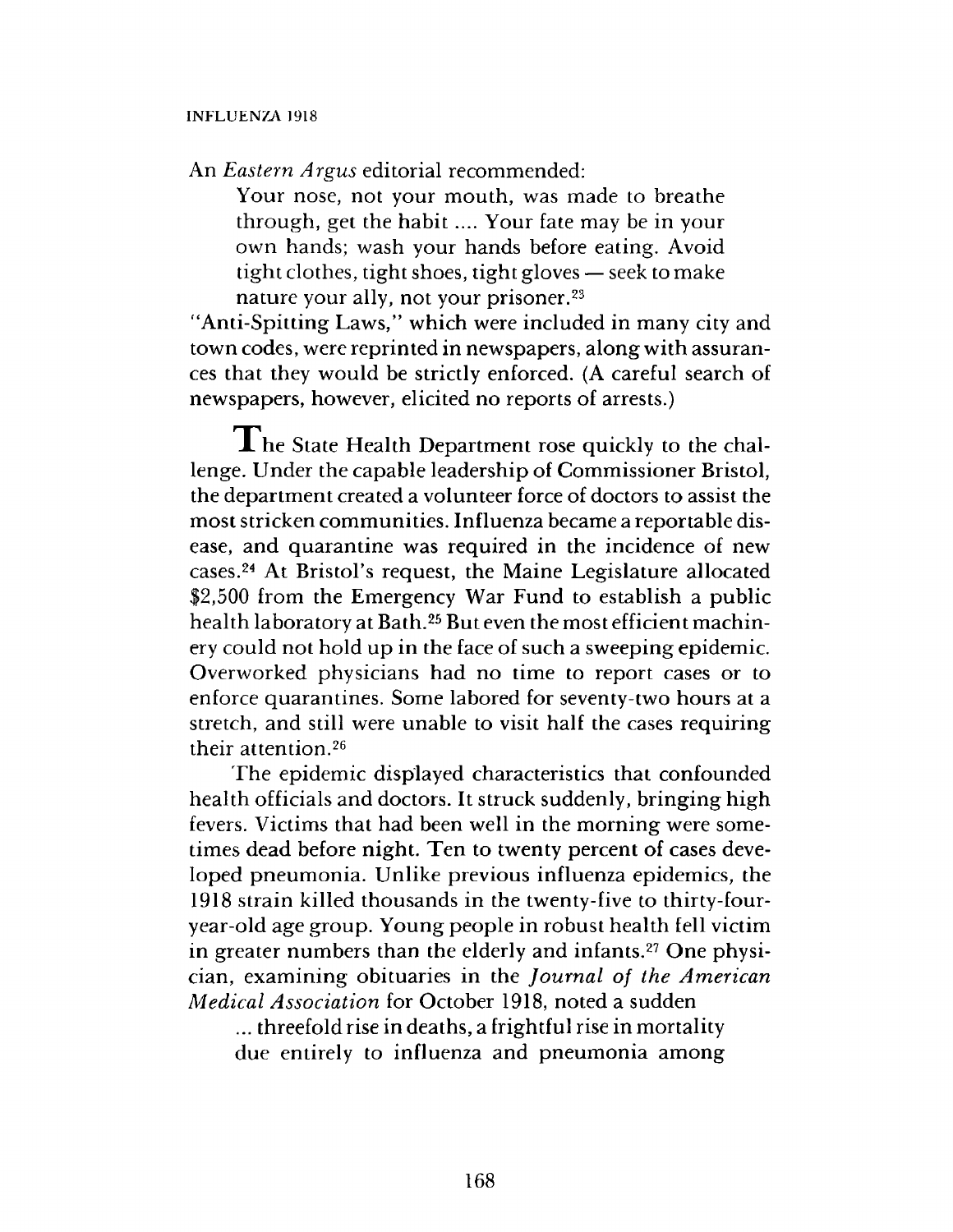

By October 1918 institutions such as the Maine General Hospital in Portland were overflowing with influenza victims. Emergency quarters were established in schools, churches, parsonages, grange halls, and private dwellings. Maine Historical Society photo.

younger American physicians\_\_In other years, physicians 30 years of age or younger accounted for fewer than 1.5% of all physician deaths .... Now, 39% of all deaths among physicians occurred before 40 (13% in those under 30) from influenza and pneumonia.28

In the last four months of 1918, the Maine commissioner of health reported 2,544 deaths from influenza and 1,556 deaths from all types of pneumonia, an increase in mortality of 30% over the entire year of 1917.29 It was not unusual for a doctor to find whole households sick at once. Dr. Elmer H. King of Portland made 288 house calls to 410 persons in the last two weeks of October. " In some instances as many as eight members of a family were in need of medical treatment.''30

In the face of such numbers, public health departments proved inadequate, and doctors, nurses, and hospital beds everywhere were in short supply. Hospitals filled rapidly and emergency facilities were opened to care for the overflow. At Eastern Maine General Hospital in Bangor beds were set up in the corridors, and a local Catholic girls' school was used as an annex.31 Bath, which admitted 1,500 cases by October 1, set up hospitals in the Winter Street Chapel, Grace Church Parish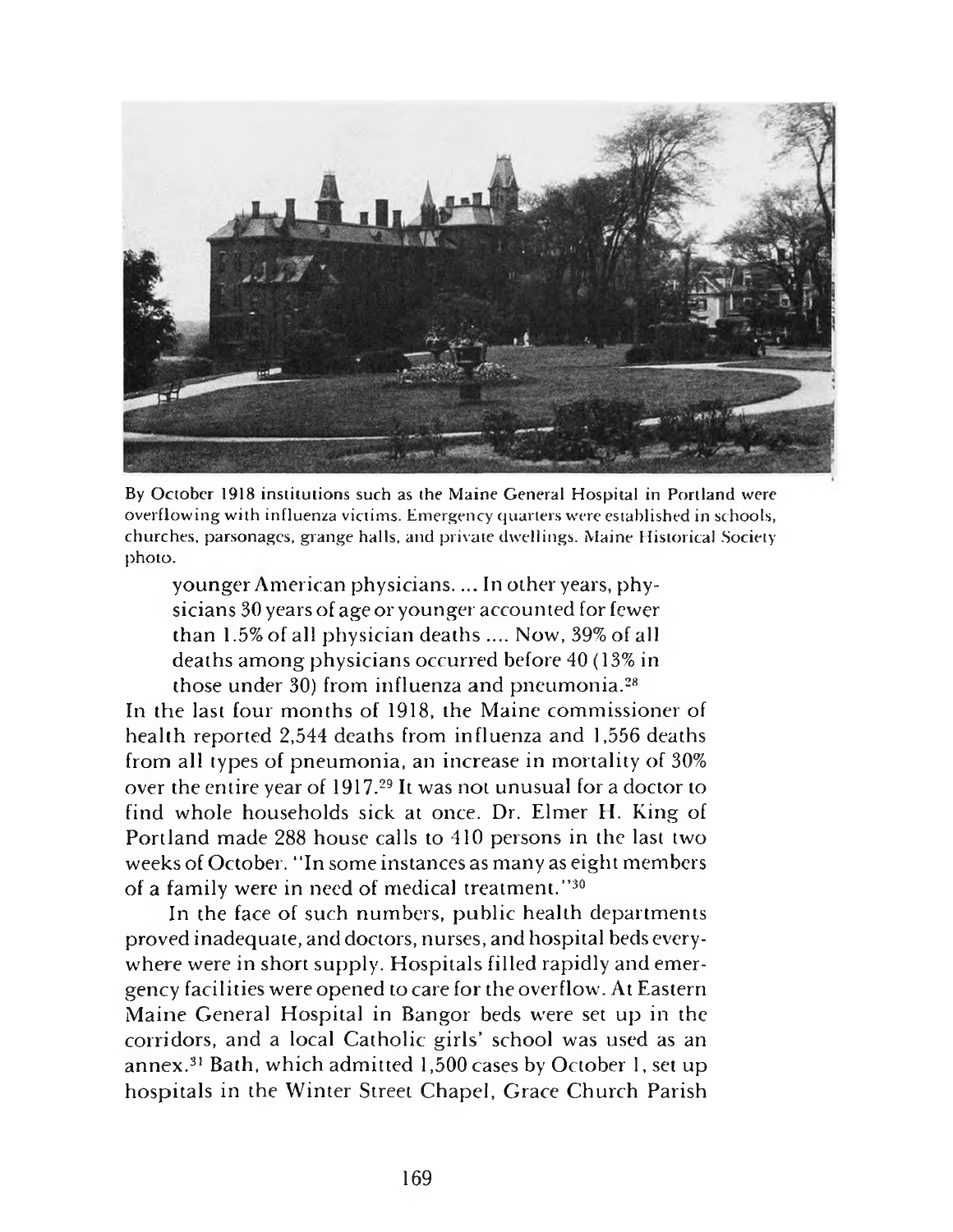### INFLUENZA 1918

House, and the Yacht Club.32 Other cities used school buildings, parsonages, grange halls, and private dwellings as hospitals.

If doctors were hard-pressed, nurses, charged with the hourly care of influenza victims, were even more so. Belfast nurses worked around the clock. An acute shortage of nurses was exacerbated when those available succumbed to the disease. Three volunteer nurses at the Yacht Club in Bath died in the same week.33

Gardiner General Hospital, opened in 1918, was severely taxed by the influenza victims admitted during its initial year. Employees and community volunteers assisted the nursing staff during the height of the epidemic. Under the supervision of Houlton native Violet E. Robinson, the nursing staff managed to deal with the large numbers of patients being admitted with influenza. The hospital's annual report notes:

Our community suffered with the rest of the world. No patient was refused admission; several were admitted in a dying condition and lived only a few hours. In caring for those patients, our nurses showed a heroism unsurpassed by the [wartime] nurses in hospitals overseas.34

Miss Robinson contracted the disease and died.

Pressed by the emergency, the Maine Red Cross called for volunteers, with or without nurse's training, to give what time they could to helping the sick. The response was overwhelming. Augusta General Hospital nursing students went to Bath, where several of them died.<sup>35</sup> Through October advertisements for nurses appeared in every newspaper, and a note of urgency crept into the pleas in neighborhood columns.

 $\mathbf{Q}_{\text{u}t}$  and  $\mathbf{Q}_{\text{u}t}$  of the hospitals, influenza victims had few options. In the era before antibiotics, remedies were scarce. Physicians could only prescribe standard influenza therapies: rest, fluids, fresh air, and aspirin. Some families fell back on ancient remedies, such as onion poultices and mustard plasters. Almost every household had a grandmother who was expert at this sort of treatment. One survivor from Medway remembered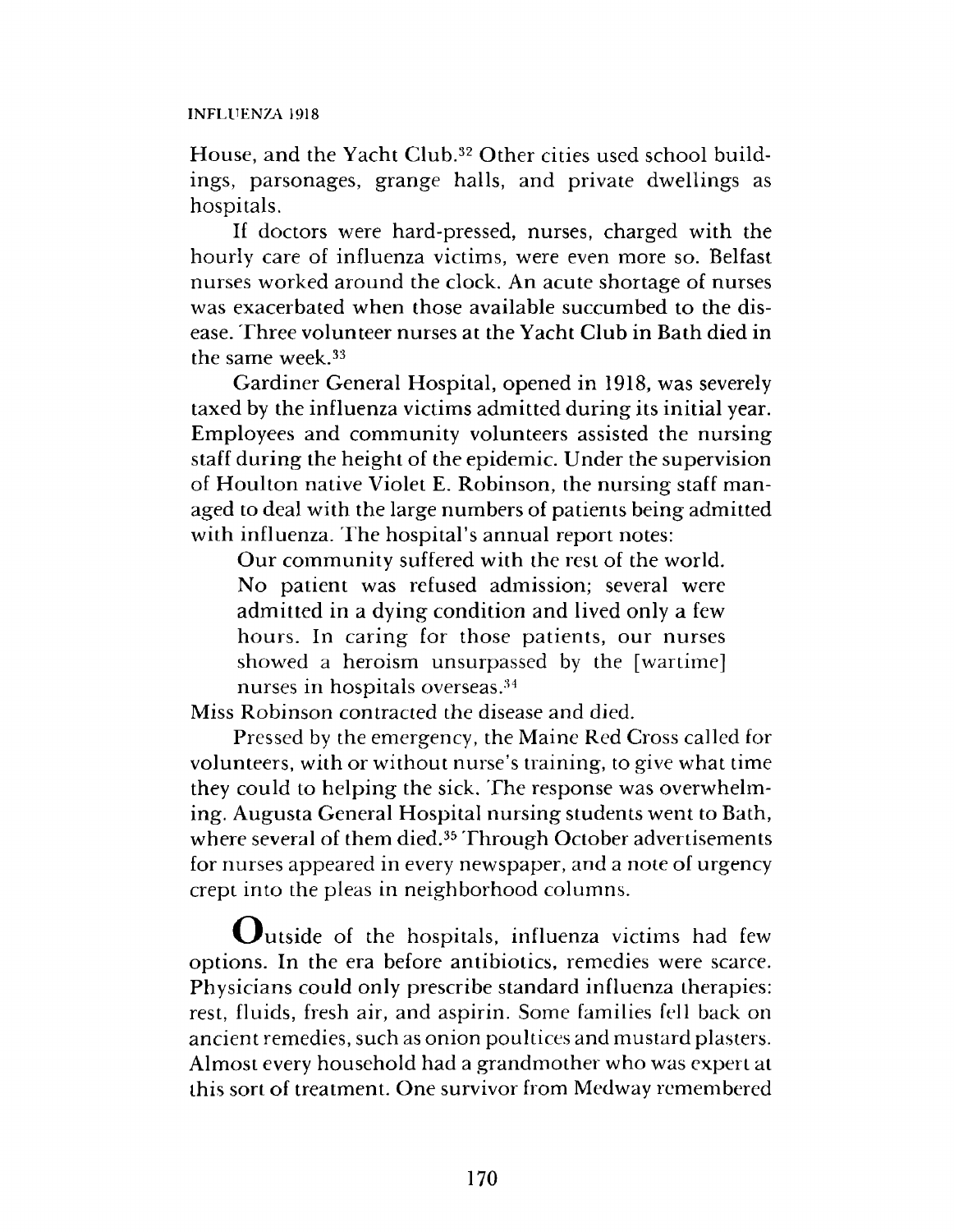

High mortality among nurses and doctors forced medical facilities to seek emergency help. Nurses who had served bravely during the World Wat were compelled to perform equally heroic duties at home during the epidemic. Above. Portland Red Cross and Red Star nurses lead a Liberty Loan parade in April 1917. Maine Historical Society photo.

that 1918 was a good year for onions, the major ingredient in his grandmother's poultices.<sup>36</sup> The *Bangor Daily News* confirmed the accuracy of his memory. On October 10, 1918, it proclaimed: "Joy to the World - Onions Are Cheap!"<sup>37</sup> The same paper printed the recipe for onion poultice on October 19:

Take 6-8 onions, chop fine, put in a large spider over a hot fire, then add about the same amount of rye meal and vinegar — enough to form a thick paste. Let mixture simmer 5-10 minutes, stirring occasionally. Put in a cotton bag large enough to cover the lungs and apply to the chest as hot as the patient can bear it. Continue till perspiration starts freely from the chest. $38$ 

Contemporary Maine newspapers were filled with advertisements for patent medicines, all guaranteed to stave off or to cure influenza. Vicks "Vaporub" gained its renown in the 1918 epidemic.

Advertisements for nonprescriptive commercial medicines, in fact, proliferated. " It is the duty of everyone who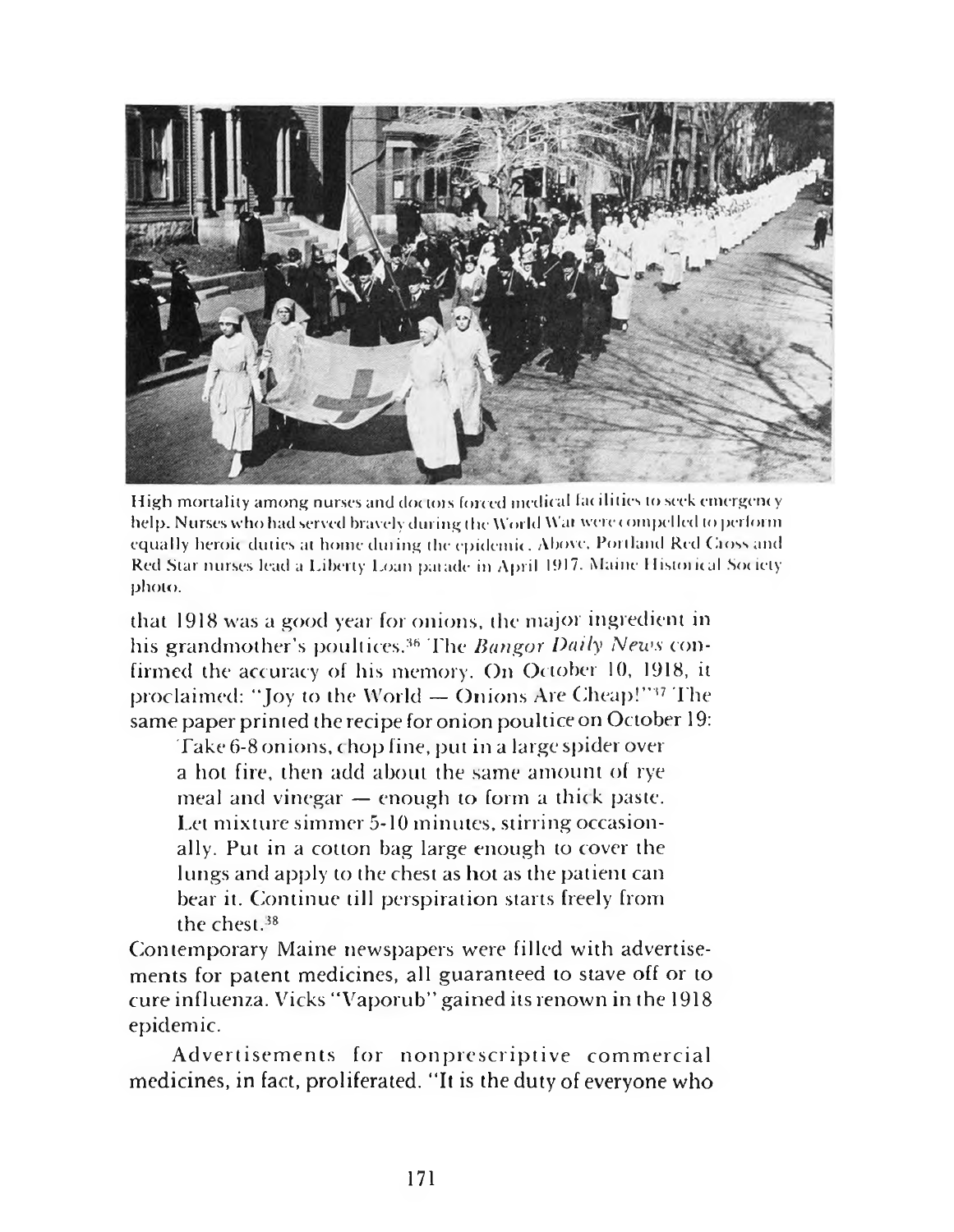

has had Spanish Influenza, Grippe, or a hard cold to build up his system with nature's tonic, Phosphated Iron," declared C.H.P. Guppy Company, Druggist.39 Tonics were the order of the day. "What everyone needs now is a general tonic, like Fruit-a-Tives." Another advertisement claimed, " Vaseline Eucalyptol Petroleum Jelly lessens the risk of this dread infection." "Loudon's Catarrhal Jelly" promised to "soothe the inside of the nose and head"; "Dr. True's Elixir" would "ward off Grippe"; "For Spanish Influenza — no better safeguard than prompt use of Ballard's Golden Oil." The claims were endless and the results, at best, fair.<sup>40</sup> Everyone had advice to offer on prevention and cure. "If you are well, keep well as a patriotic duty," ordered the author of Bucksport's column in the *Bangor Daily News.*<sup>41</sup>

An illicit but popular remedy was liquor. Rowdies in Waterville made headlines at the end of October after taking too much "Grip Cure." A reporter commented:

... the fact that people are trying to take every precaution to prevent the prevailing epidemic might have something to do with the stuff that is coming into the city from some source, but they are indulging too freely in the liquid, and as a result, have landed before his honor in the court room.42

In an effort to prevent similar celebrations in Bangor, the Penobscot County sheriff tried to waylay shipments of liquor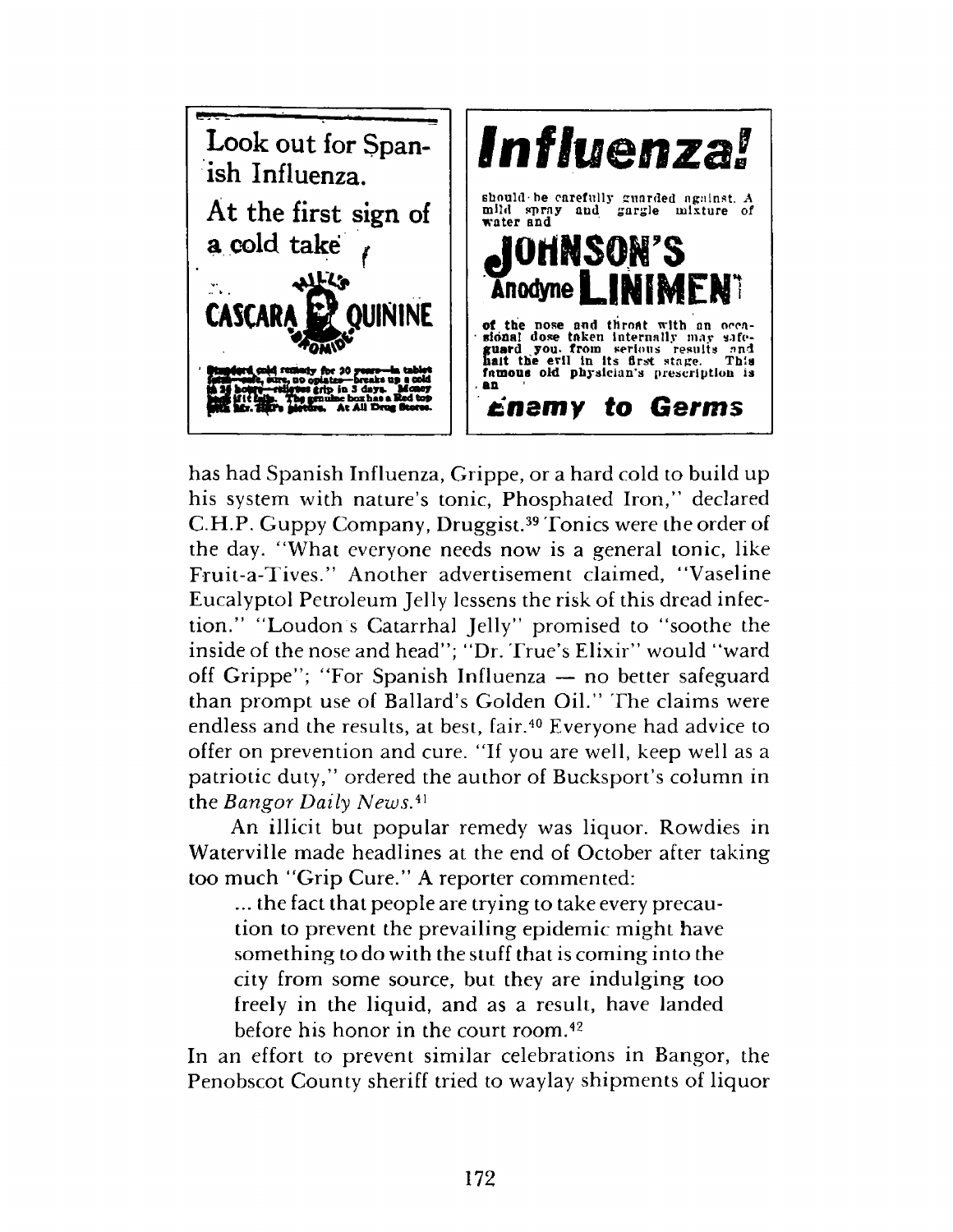into the area. He made a practice of meeting the train at Northern Maine Junction, and in one afternoon seized seventy-two cases of whiskey. The next day he "fattened the score" to eighty-eight.43

This sort of thing is getting on the nerves of citizens, who in anticipation of whiskey stocks ... have been trying to get in reserve supplies. The sheriff has formed the disagreeable habit of going out to meet the incoming trains ... and giving the baggage and express matter the x-ray squint while on the way to Bangor.41

Whether or not a sheriff's vigilance kept down the use of spirits as a remedy in Bangor, the medical community spoke out vehemently against the use of "rum whiskey" as a deterrent to influenza. Dr. W. C. Woodward, Bangor's Health Commissioner, issued a warning to "dispel the influenza fallacies":

Don't resort to rum.

Don't take up smoking.

Don't look for immunity in a camphor bag.

Don't expect sulphur in your shoes to ward off plague.

Don't use gargles and sprays.45

Quinine and camphor, both used as remedies, increased in price markedly — from two dollars a pound to four dollars a pound in a single day in the case of camphor.

The reality of the epidemic reached its greatest poignancy in the personal accounts of survivors and in newspaper accounts of the tragedy. Some families lost mothers, fathers, small children, or young people; others lost more distant relatives. None went unaffected.

Interviews with survivors attest to the dread, suffering, sacrifice, and service among the citizens of Maine communities as they struggled to meet the epidemic and to deal with its effects. Even those who were young children in 1918 remember vividly the epidemic. One Portland resident, eleven at the time, recalled his father's death after a few days' illness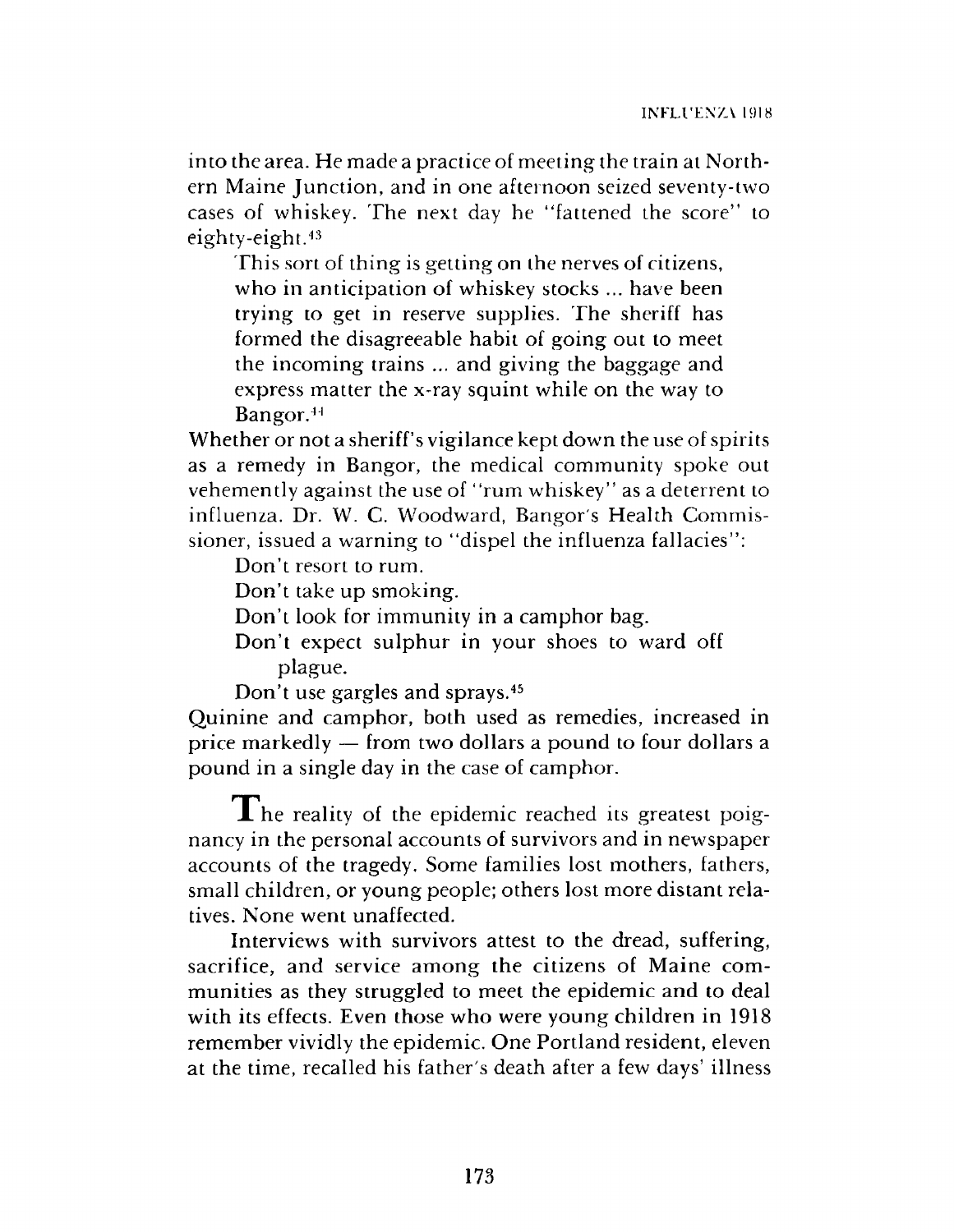#### INFLUENZA 1918

and noted how his mother struggled to keep her young family going with the assistance of friends.46

A resident of McKinley recalled that her home was quarantined, and her father, away at the time, was prevented from returning to his family. Groceries were delivered part way to the house, and a family member was sent out to collect them.47 A Camden resident remembered local high school teachers serving as nurses and recollected that she was kept home from school by her mother who feared she would catch the disease. She did contract influenza and remembered it as the worst illness of her life.48

Others remembered a cycle of general malaise, headache, upper respiratory infection, sore throat, a high fever, sometimes bringing delirium, and the inevitable violent fits of coughing. The convalescence was long, and the patient remained weak and achy. Many victims developed pneumonia, accompanied by bloody sputum. "When the lips, ears, and face turned an ashy heliotrope purple, death was almost certain .... In an overwhelming number of cases, pneumonia arose early, sometimes during the first twenty-four hours; sometimes, however, it came only in the second or third day."49

One of the most vulnerable groups was pregnant women. Miscarriage and death among them were alarmingly high. One woman from Medway, who was born during the epidemic, recalled that her grandmothers, both nurses, told her they had torn up old sheets and bound her mother to prevent her from straining when she coughed. They attributed the successful outcome of the pregnancy to this effort.50

The prevailing impression among those who remembered the epidemic was one of sadness, due to the many deaths, but also one of caring. Everywhere neighbors helped each other. Newspaper accounts of families in need attest to this spirit of mutual support. In South China, neighbors went to help the family of C. W. Webber. Two children in the family, Marjorie and Richard, and their grandmother died within a twenty-four hour period.

Early on the day appointed for Marjorie's funeral, Little Richard joined her, and on the first of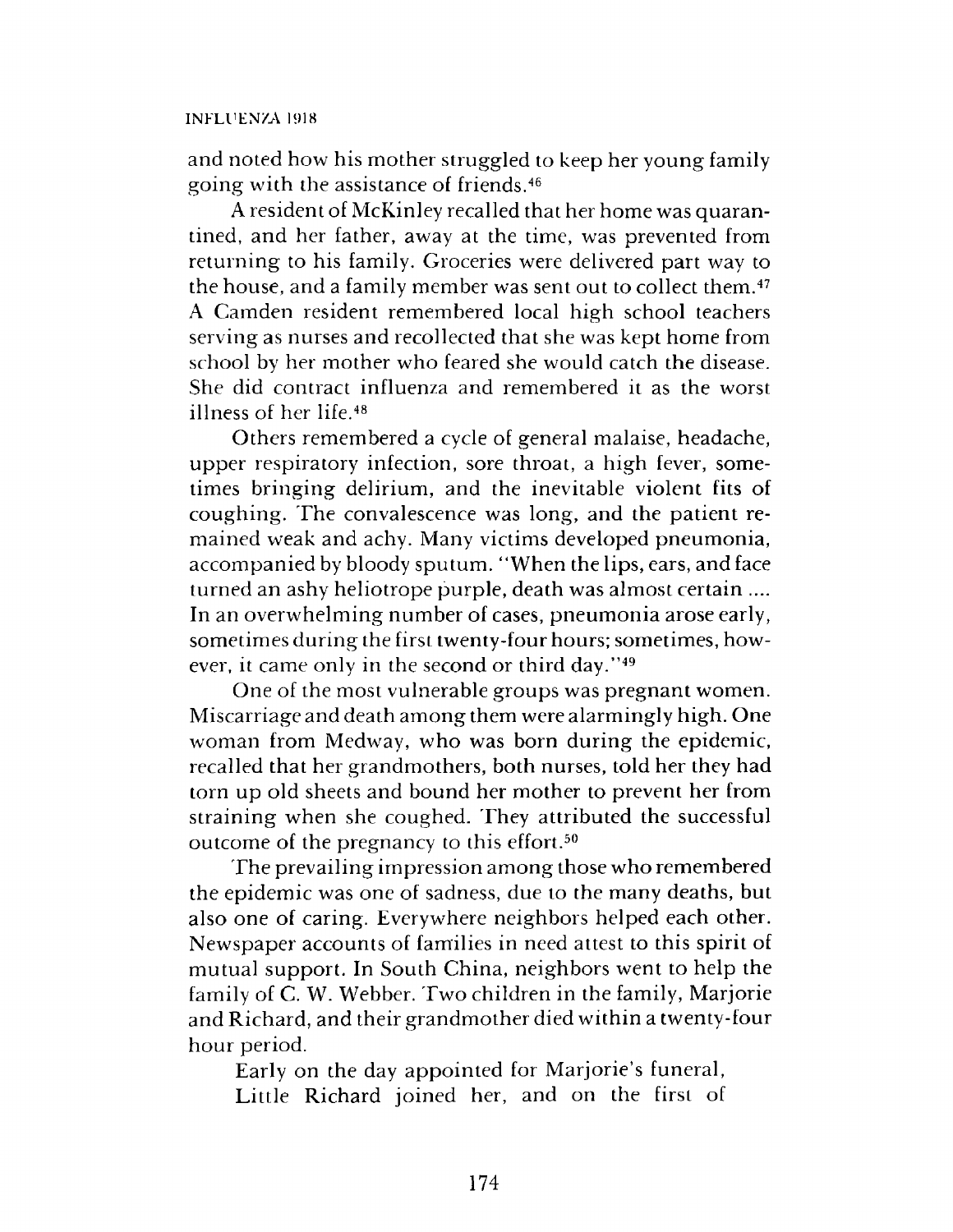November, when earth and lake and sky were blended in one great beauty, the two little bodies were placed in one grave.<sup>51</sup>

Such piercing scenes were enacted over and over.

The epidemic ended as suddenly as it began. By the end of October, fewer cases were reported to the boards of health. In the second week of November, most communities lifted closing ordinances. Citizens of Bangor and Houlton had grown restive; some implied that no purpose was being served in keeping the closing ordinances in force, since everyone had influenza anyway. When the ban was finally lifted in Houlton, there was "general rejoicing to see public places open again."52

Cases of influenza continued to appear throughout 1919, but the numbers were small compared to the preceding year's toll. The scourge was at an end. An editorial in the Portland *Eastern Argus* for November 2,1918, summed up the episode in an editorial titled "An Aftermath of the Influenza Epidemic."

The influenza epidemic which has caused so much suffering in Portland has passed its climax, but it has left behind it weakness and devastation. Many families which have always been self-supporting have lost their provider. Others are weakened by sickness so they cannot at once resume their normal activities.<sup>53</sup>

The broader social effects of the epidemic were hard to measure. Certainly those families who had lost providers suffered most directly. Losses in the work place had to be made good. The telephone company in Eastport, for instance, had an acute shortage of operators, and nurses were still being recruited throughout the state.54 The insurance industry was hard hit meeting claims. Almost everyone lost a relative, friend, or neighbor. But there was a compensating note as well: "There was a closeness about it," said one of the survivors. "People really cared about each other. We were working together because of the war, and then we were working together because of the flu."55

Even though the influenza epidemic touched every family, it left the social fabric as a whole unchanged. Once the bans had been lifted, people returned to their normal ways of life. The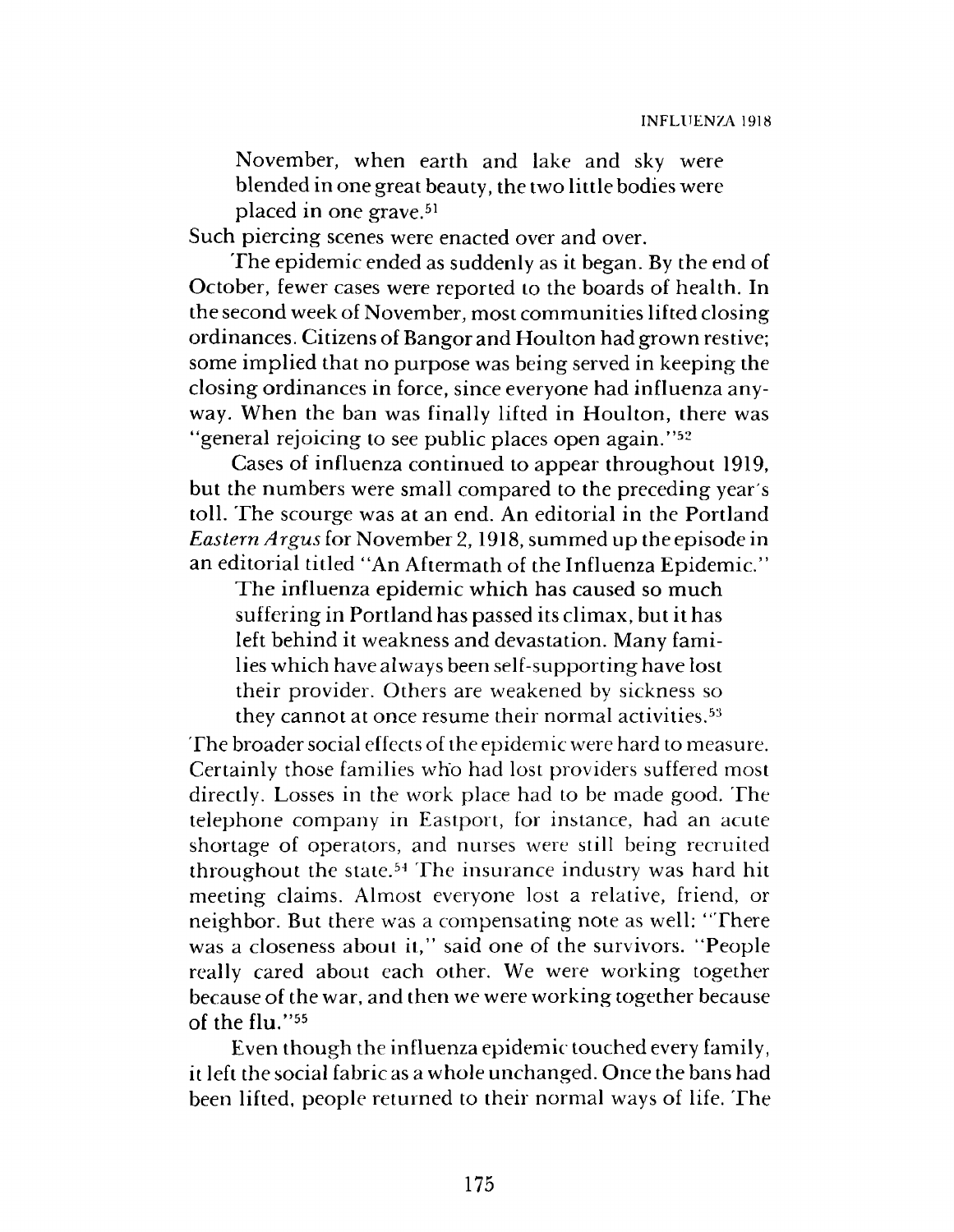INFLUENZA 1918

distress would linger as people grieved for lost friends and relatives, but even as the disease was beginning to abate, a tragedy of much larger proportions was being lifted from the shoulders of the nation. Sombered by the events of the past two months, Mainers were nevertheless able to join in the general rejoicing that accompanied the end of World War I.

#### NOTES

*Eastern Argus,* September 27, 1918.

2Richard Collier, *The Plague of the Spanish Lady* (New York: Atheneum, 1974), p. 303.

\*W. I. B. Beveridge, *Influenza: The Last Great Plague* (New York: Prodist, 1977). pp. 4-5.'

*\*Ibid.,* pp. 7-9.

<sup>5</sup>Alfred W. Crosby, Jr., *Epidemic and Peace*, 1918 (Westport, Connecticut: Greenwood Press, 1976), pp. 1-5.

<sup>6</sup>Collier, *Plague of the Spanish Lady*, p. 305. Total mortality amounted to 21, 642, 274.

Crosby, *Epidem ic and Peace,* pp. 20ff.

*\*E a s t e r n A r g u s ,* September 24, 1918: *B a n g o r Daily N ew s,* September 27,

1918.

*9Bangor Daily News, October 1, 1918. "Eastern Argus,* September 28, 1918. *uIbid* ., September 30, 1918. *"Ibid.,* September 28, 1918. *"Ibid.,* September 26, 1918. <sup>14</sup>*Ibid.*, September 30, 1918. <sup>15</sup>Brunswick Record, October 11, 1918. *"Ibid.,* October 1, 1918. <sup>17</sup> Eastern Argus, October 7, 1918. *"Ibid. "Ibid.,* October 11, 1918. *20I b i d . ,* October 23. 1918. *21 K e n n e b e c J o u r n a l ,* Octobei 4, 1918. <sup>22</sup>Lewiston Evening Journal, October 4, 1918. *23E a s t e r n A r g u s ,* October 24, 1918. *2H b id .,* October 25, 1918. *25K e n n e b e c J o u r n a l ,* October 9, 1918. <sup>26</sup>*Ibid.*, October 11, 1918.

27Crosby, *E pidem ic and Peace,* pp. 1-5.